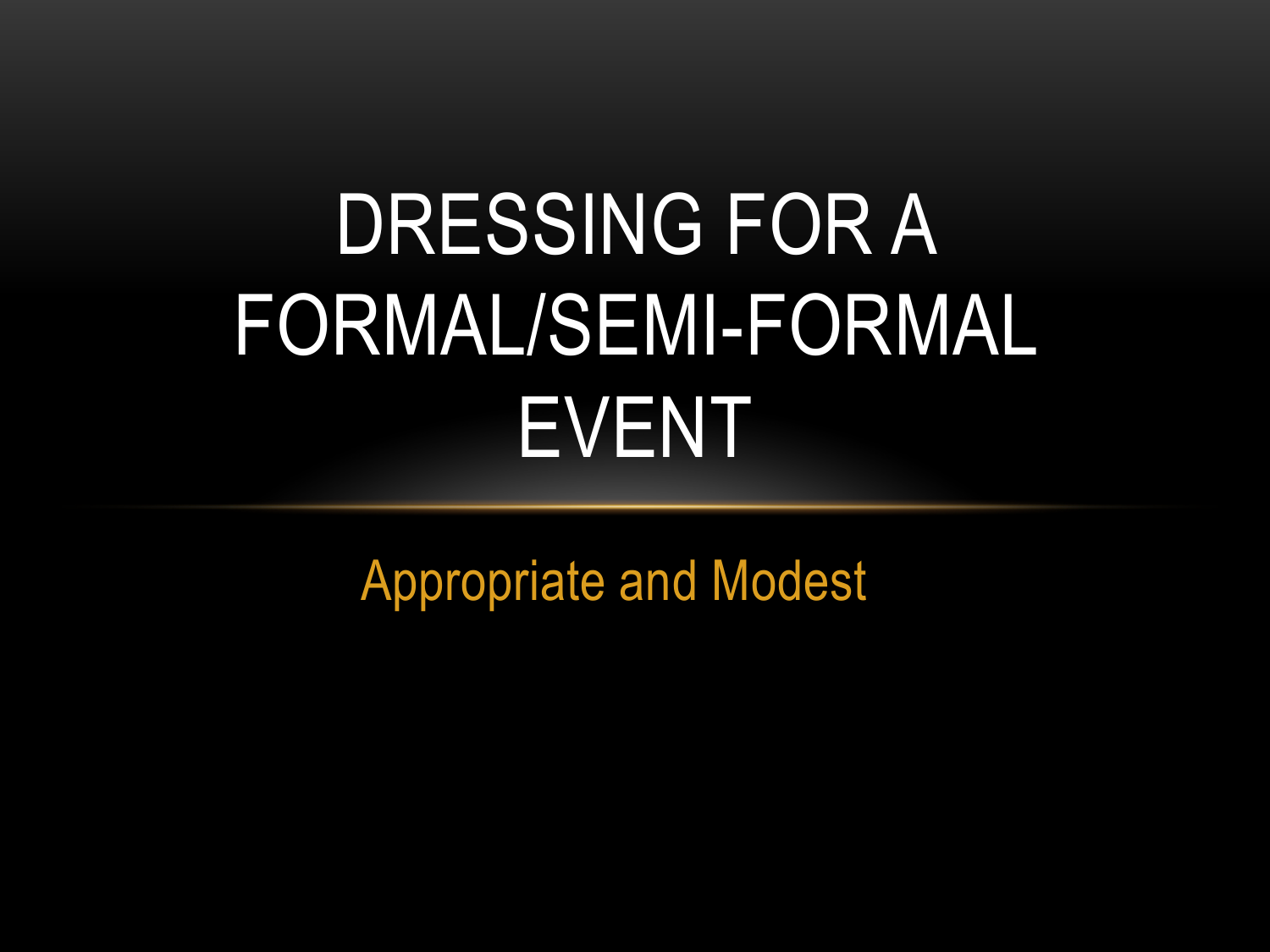#### LENGTH

- No shorter than 4 inches above the knee
- Must remain fingertip or longer even after walking several steps
- Must fully cover rear when seated or bending over
- **Remember:** a dress that is long enough on a friend, may be too short on you. Choose wisely.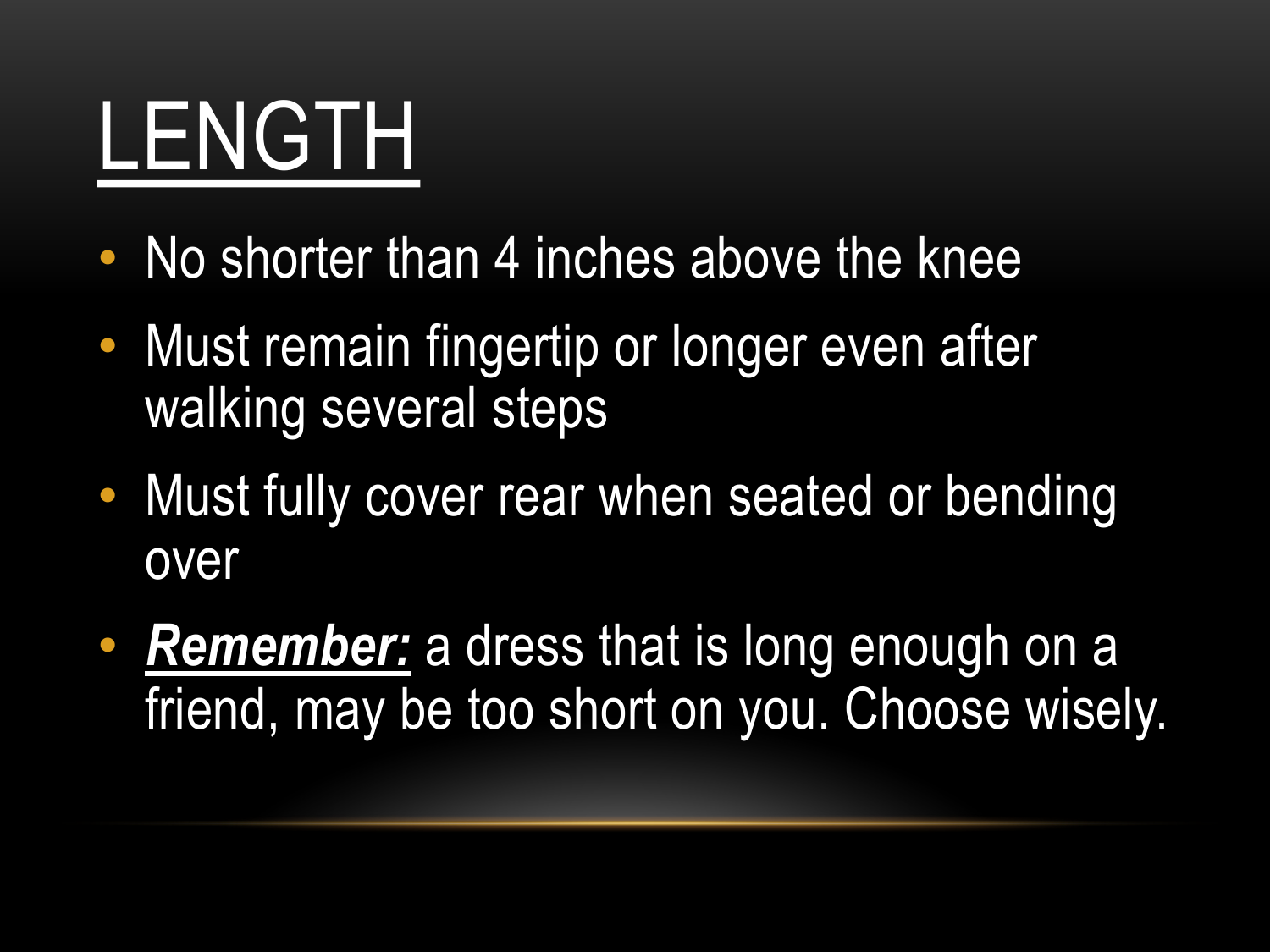These are not too short and fit within the appropriate and modest guidelines this and modest guidelines propriate<br>
Plines<br> **Propriate** this<br> **Propriate too tight**<br> **Propriate too tight** 

**Depending on individual, this might be too short**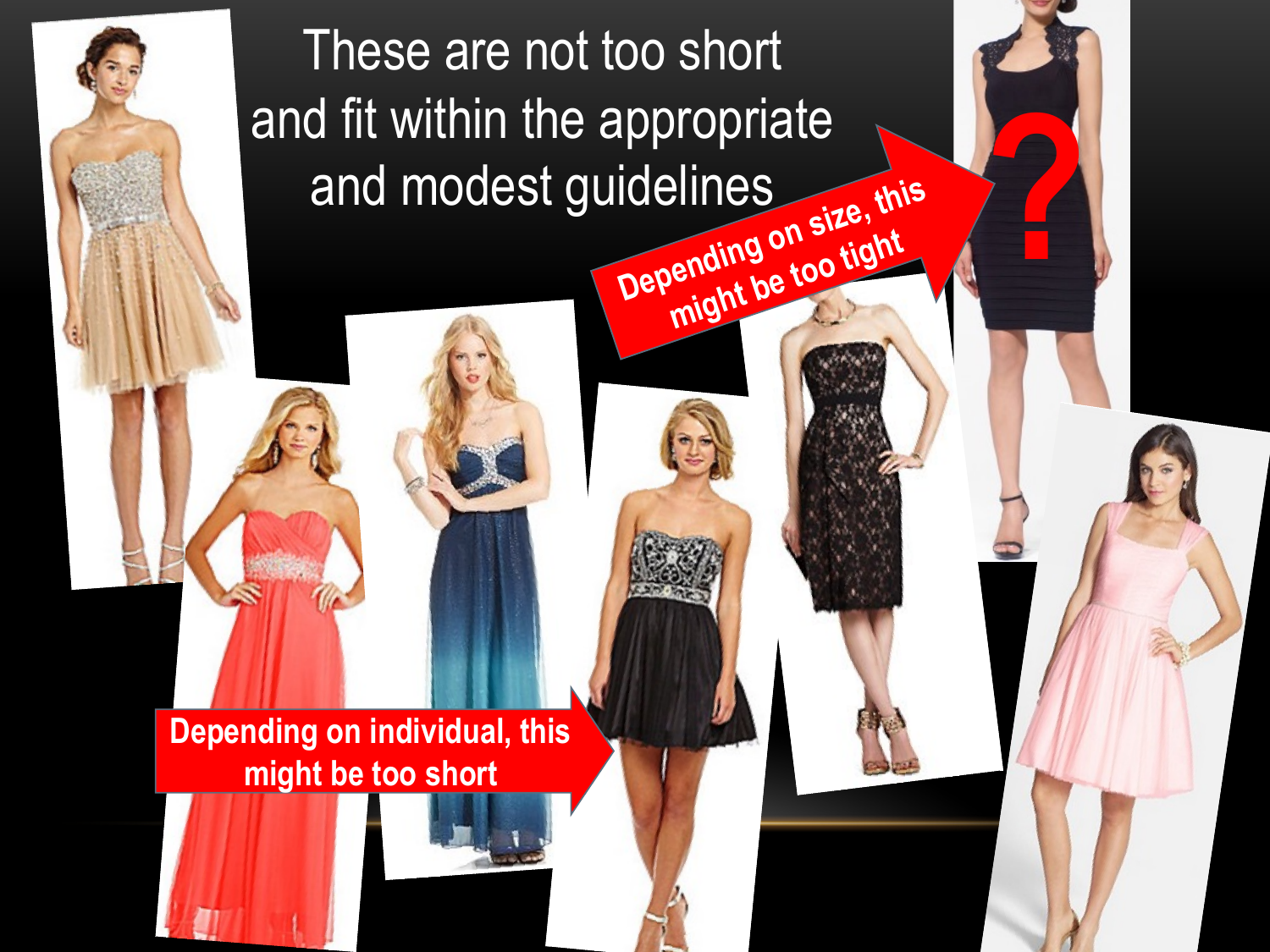These are too short Even with a sheer covering, the under-layer must fit within the guidelines



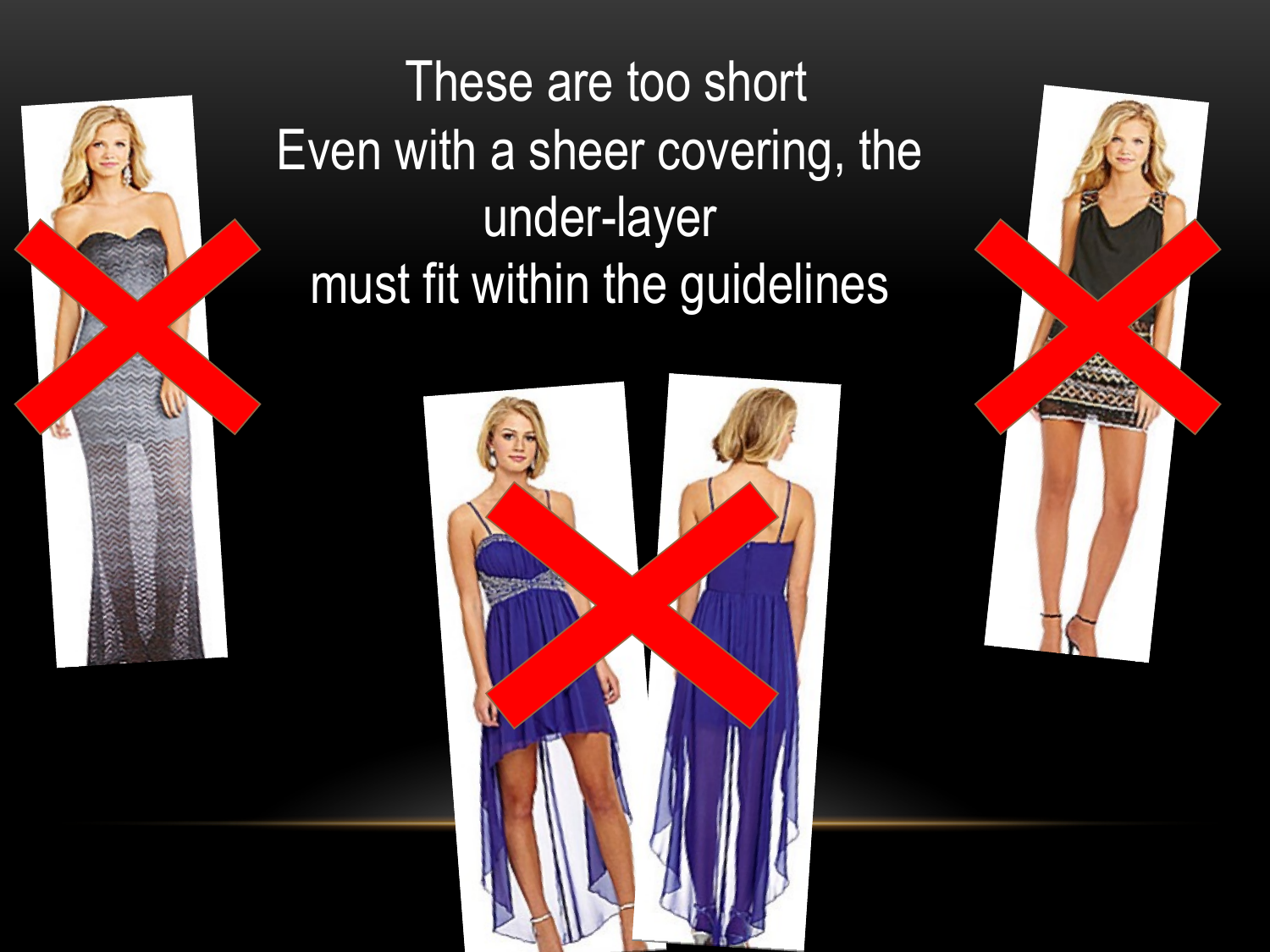## TOP

- Must have modest neckline
- No exposed cleavage
- Every "body" is different…what works for one, might not work for you!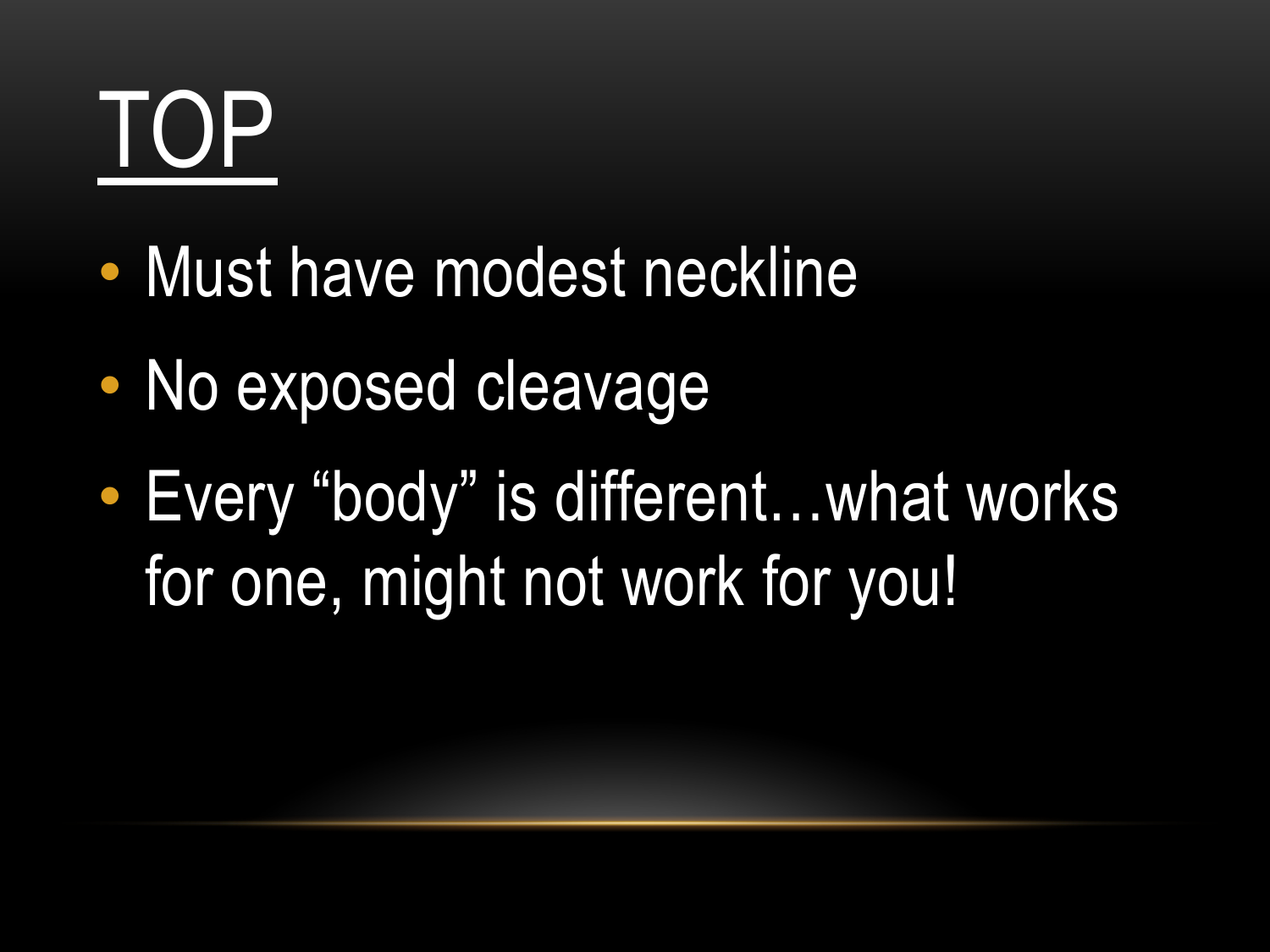

#### **Sheer covering is** NOT enough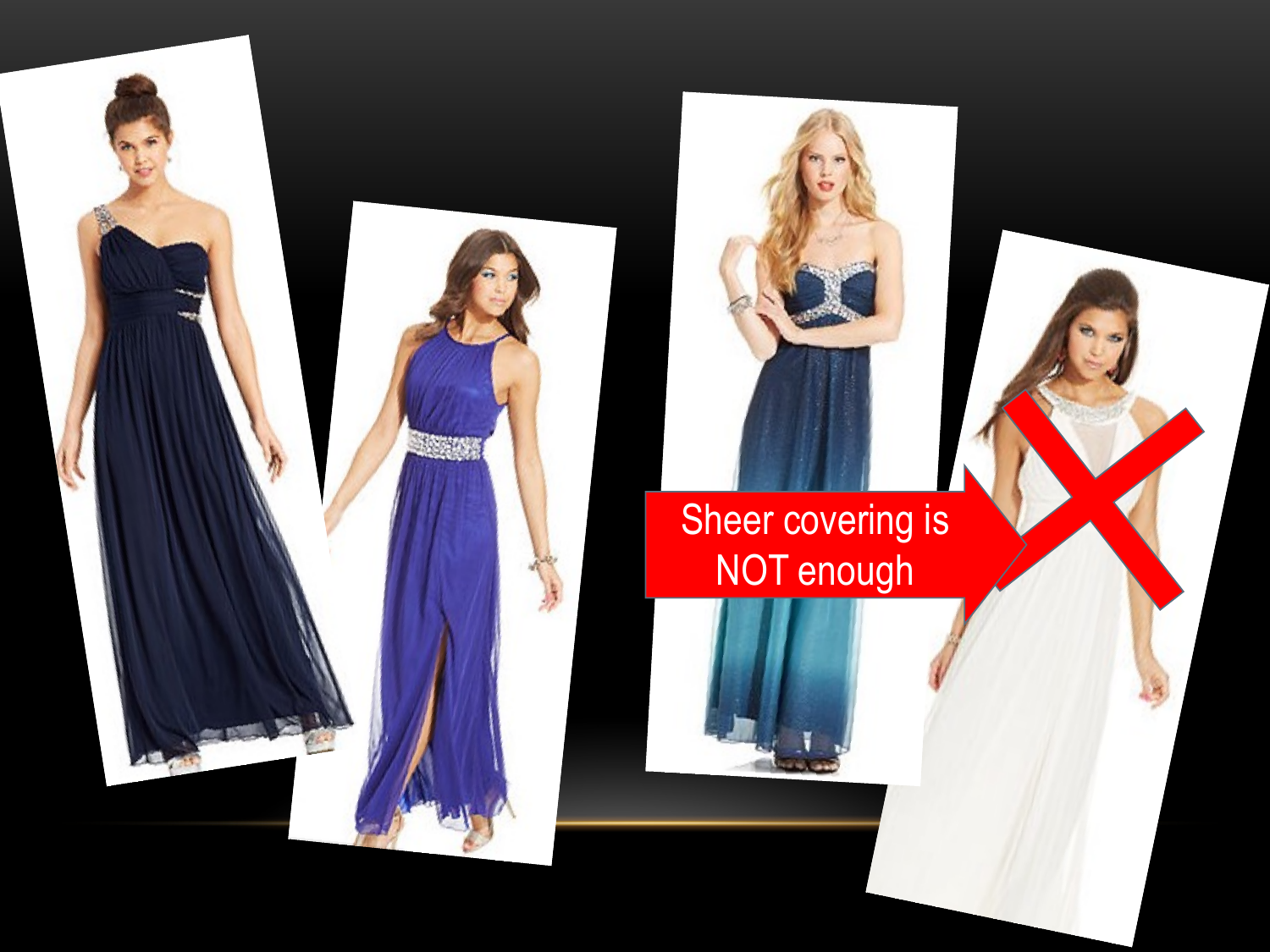## FIT

- May not be form fitting; materials must hang loosely from the body, especially over the rear
- Choose materials wisely
- Choose sizes wisely
- No holes or cut outs visible from the front
- Cutouts and back must be no lower than the small of your back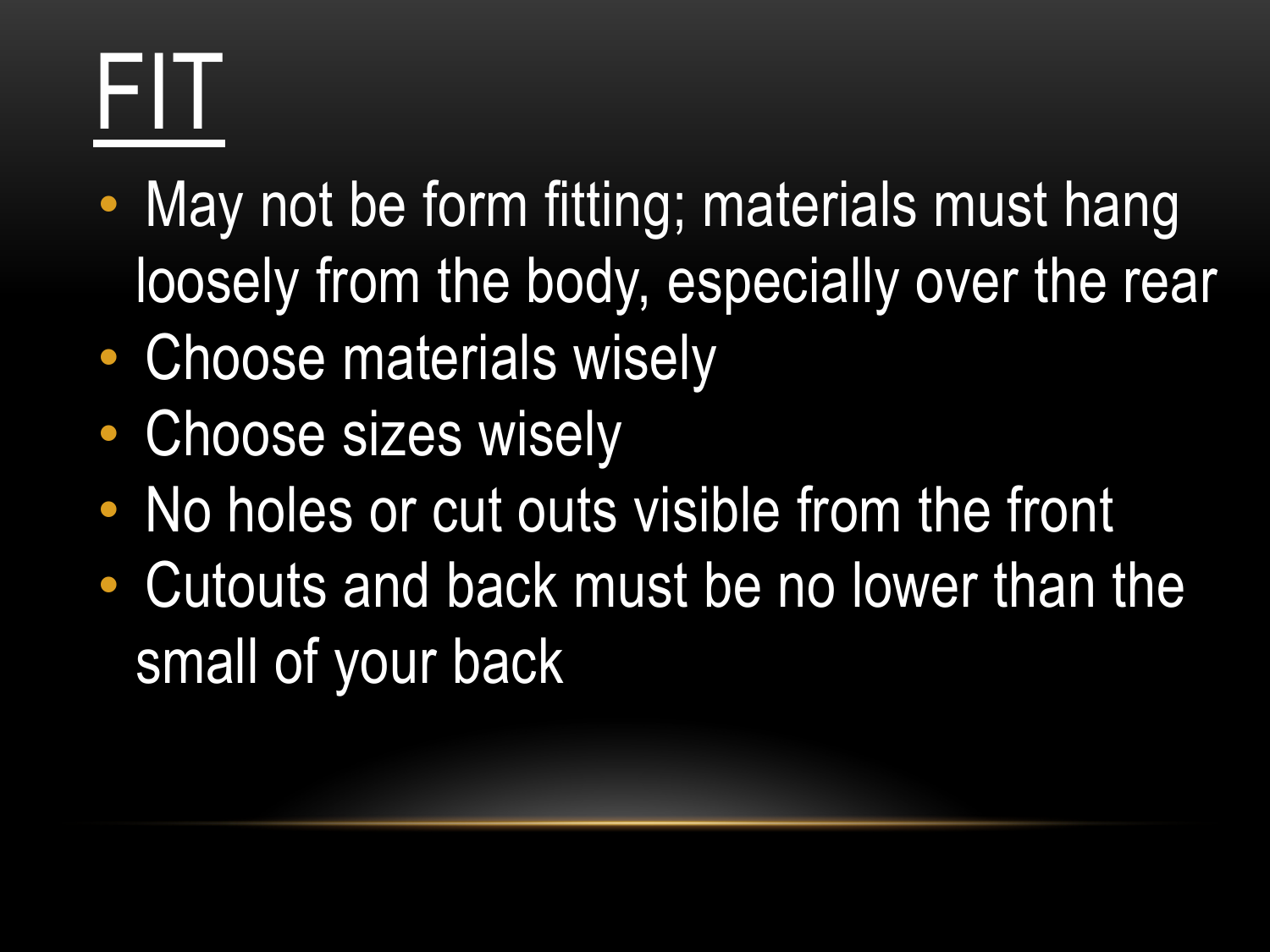#### Avoid extremely stretchy fabrics Avoid "Body Glove" or "Body-Con" or "Scuba" style dresses

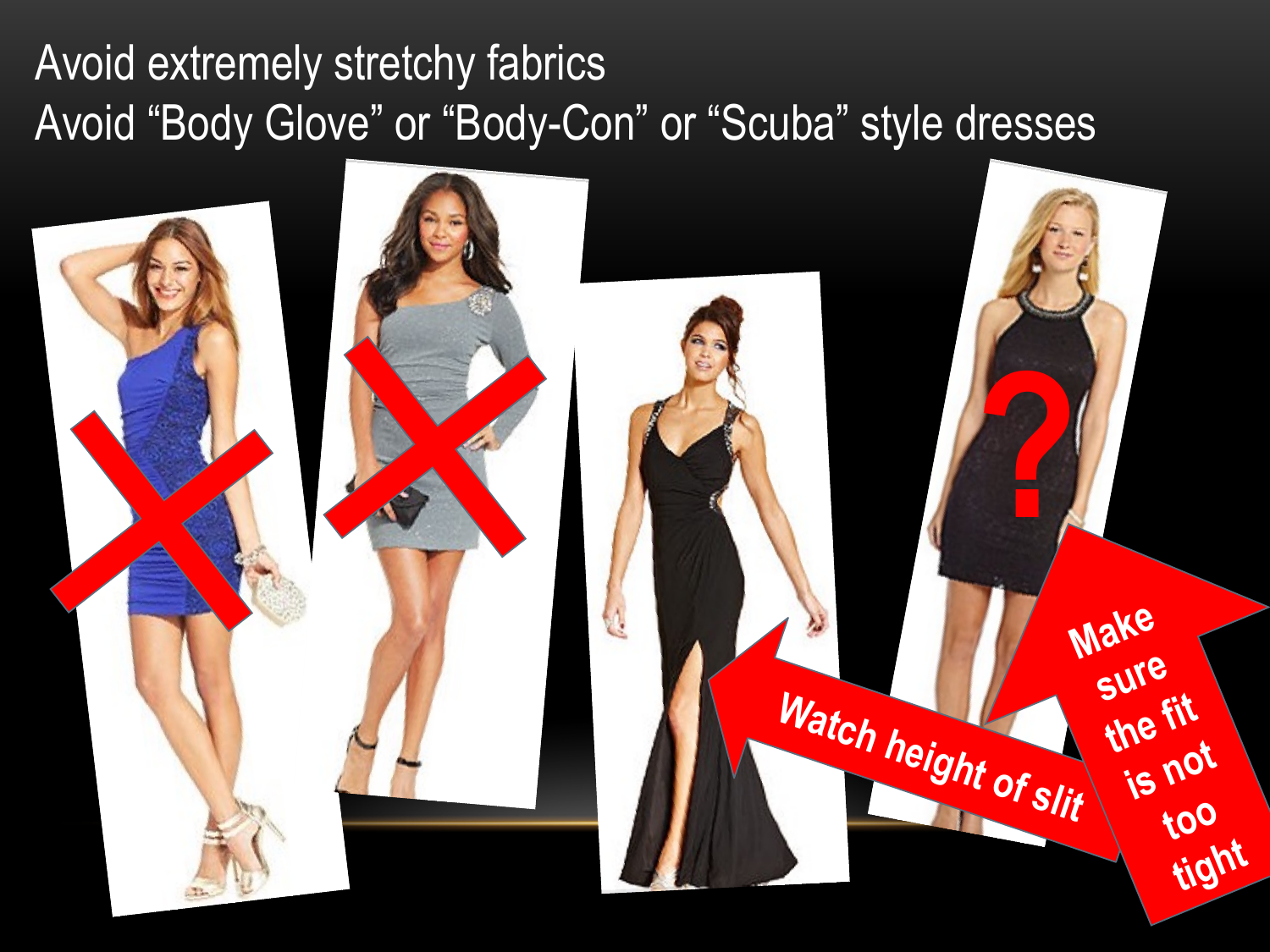**Mesh must be filled in with "non skin tone fabric"**

Cutout should not be visible

from the front

**Approved as long as cutout is no lower than small of back**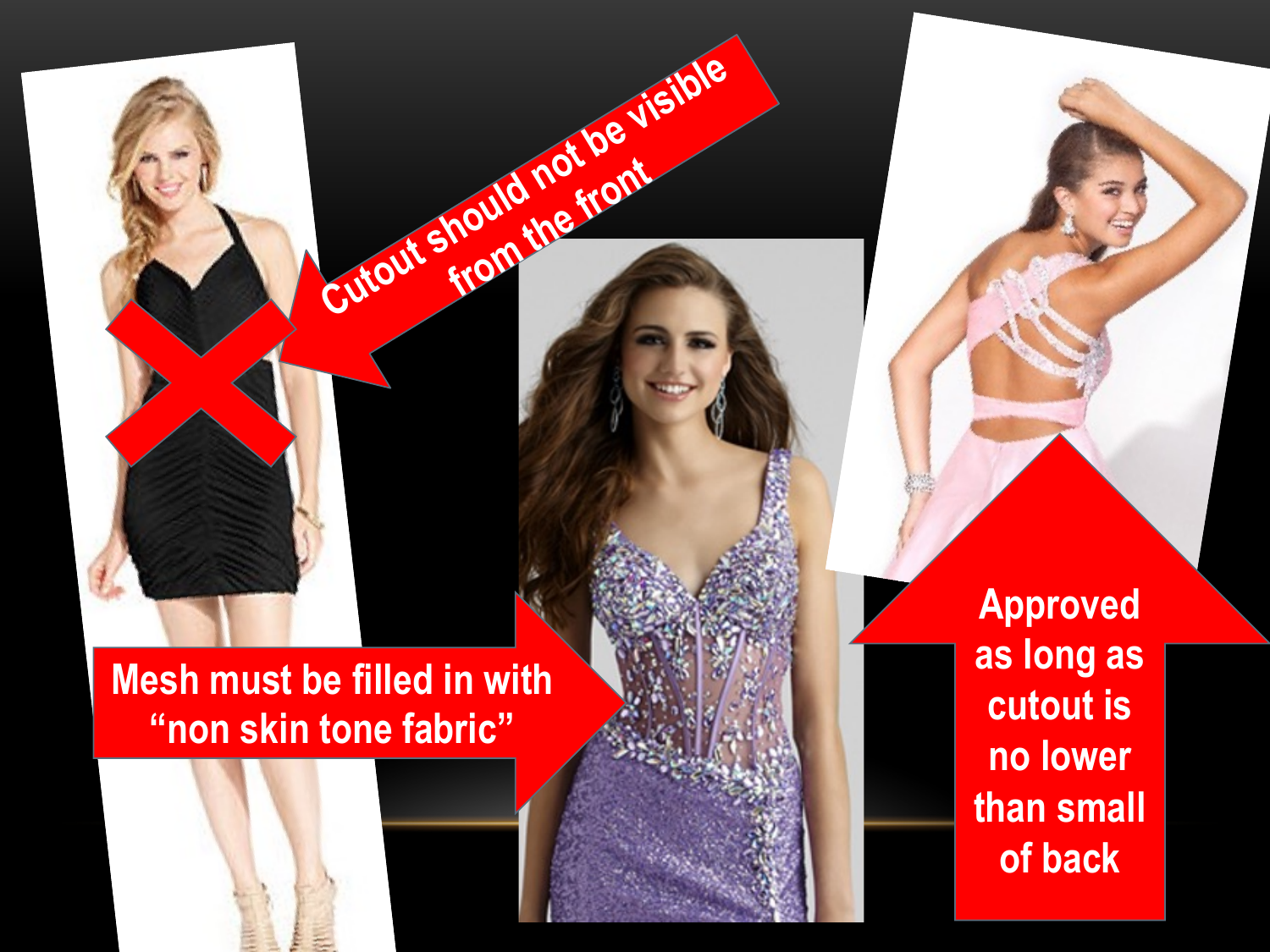## DETAILS:

- Every girl attending the dance must have dress approved IN PERSON
- Any requested alterations must be made AND the dress re-checked before final approval is given (\*NOTE: be sure to leave enough time for alterations and a final dress check!\*)
- Final approval must be IN PERSON
- Watch for email and communication about dress approval timelines